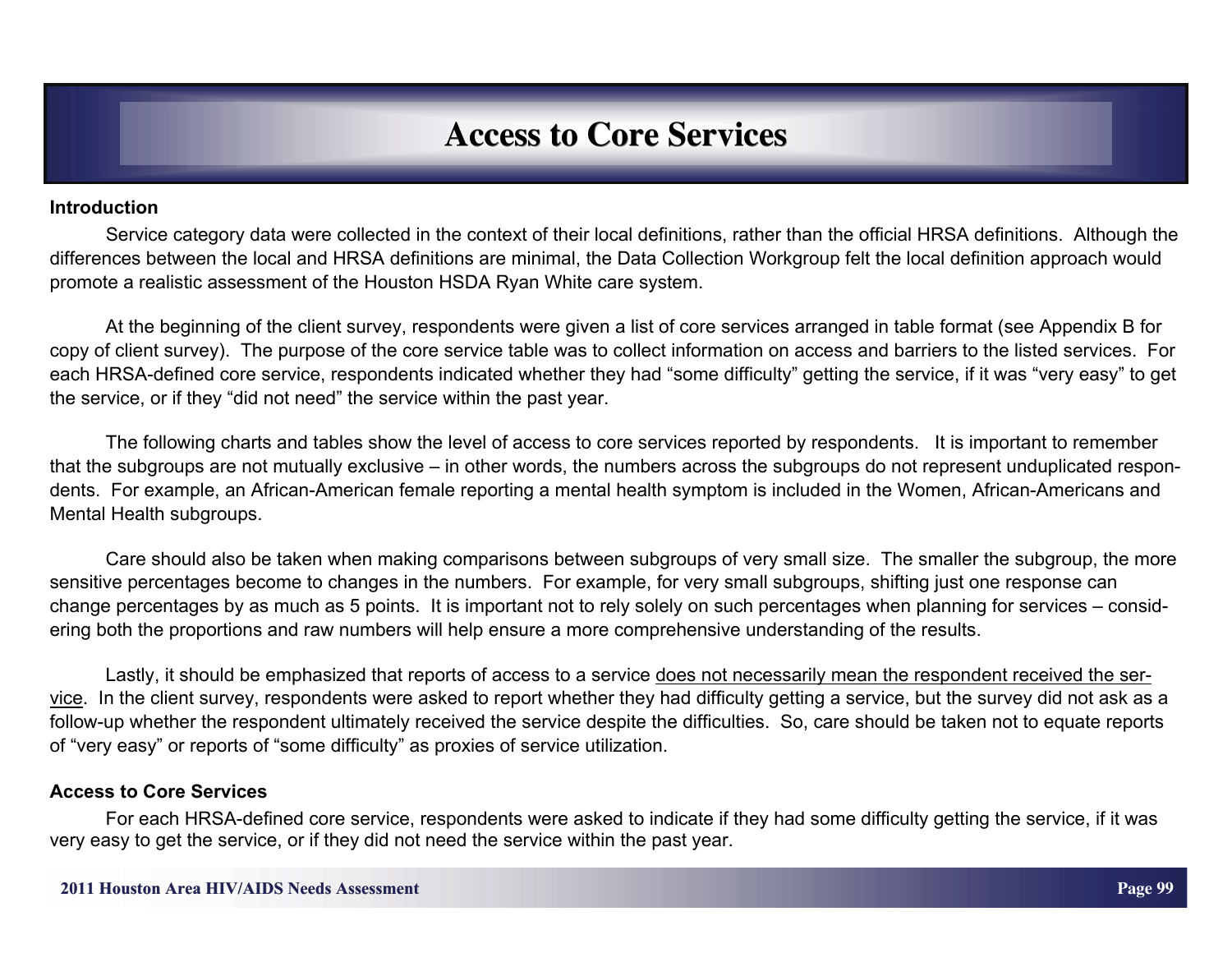+For all respondents, the top three "easy to get" core services were Medical services (74%), HIV Medications (68%) and Case Management (63%). The top three core services that respondents reported "some difficulty getting" were dentist visits (29%), HIV medications (20%) and case management (18%).

| "It was very easy to get this service": |                                                          | "I had some difficulty getting this service": |                                                          |  |  |  |  |  |
|-----------------------------------------|----------------------------------------------------------|-----------------------------------------------|----------------------------------------------------------|--|--|--|--|--|
|                                         | Medical services (74%)                                   |                                               | Dentist Visits (29%)                                     |  |  |  |  |  |
|                                         | HIV Medications (68%)                                    | 2.                                            | HIV Medications (20%)                                    |  |  |  |  |  |
| 3.                                      | Case Management (63%)                                    | 3.                                            | Case Management (18%)                                    |  |  |  |  |  |
| 4.                                      | Dentist Visits (51%)                                     | 4.                                            | Medical services (17%)                                   |  |  |  |  |  |
| 5.                                      | Medical Nutritional Therapy/Nutritional Counseling (48%) | 5.                                            | Medical Nutritional Therapy/Nutritional Counseling (14%) |  |  |  |  |  |
| 6.                                      | Professional Mental Health Counseling (43%)              | 6.                                            | Professional Mental Health Counseling (9%)               |  |  |  |  |  |
|                                         | Outpatient alcohol or drug abuse treatment (28%)         |                                               | Outpatient Alcohol or Drug Abuse Treatment (5%)          |  |  |  |  |  |
| 8.                                      | Hospice Services (9%)                                    | 8.                                            | Home Health Care (5%)                                    |  |  |  |  |  |
| 9.                                      | Home Health Care (9%)                                    | 9.                                            | Hospice Services (2%)                                    |  |  |  |  |  |

The following charts show, for each subgroup, the reported access levels for each of the nine HRSA-defined core services.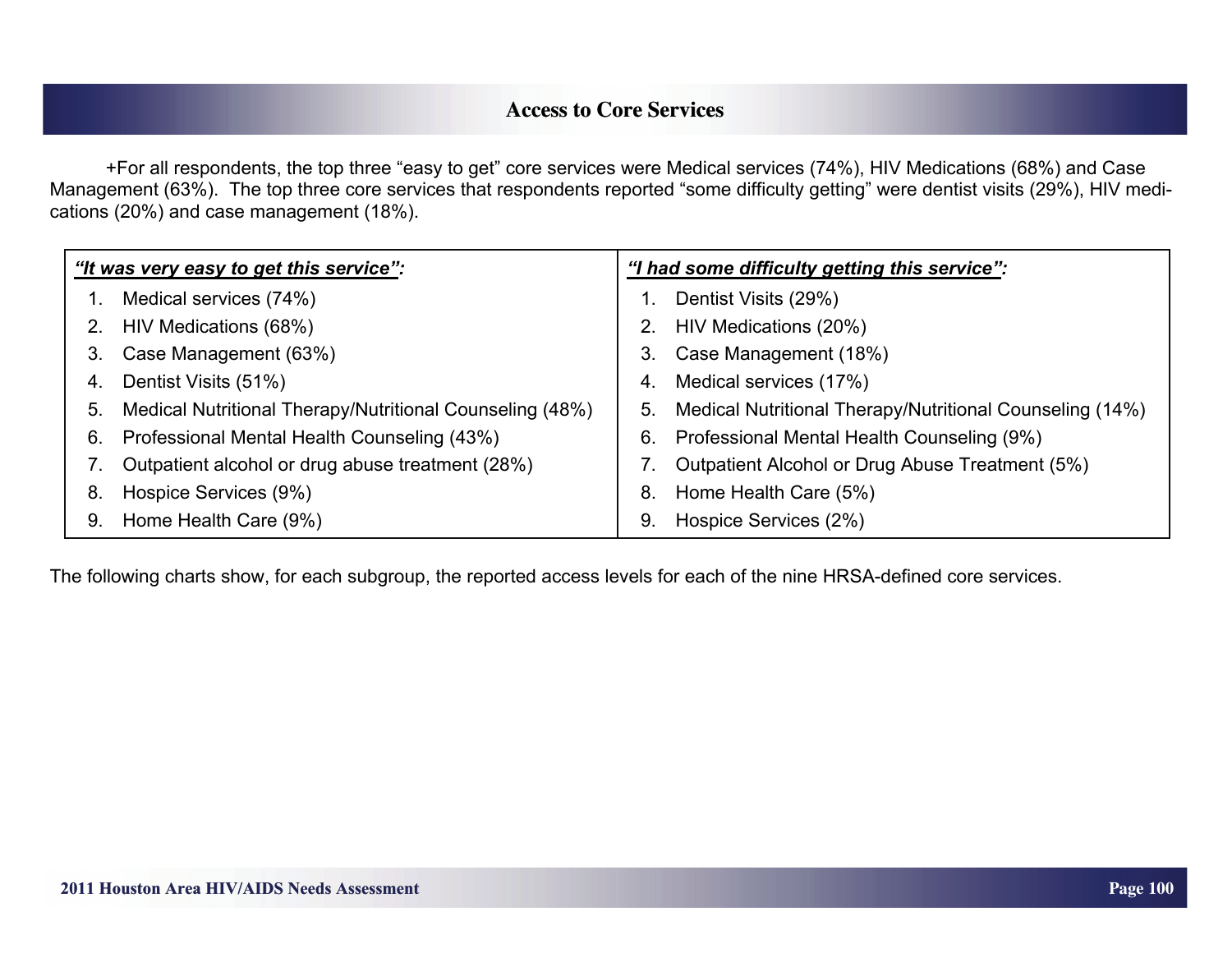

The chart above shows each subgroup's reported level of access for medical services.

- $\bullet$ Overall, 74% of respondents said it was easy to get medical services and 17% said they had some difficulty.
- $\bullet$  The Out of Care (36%) and the Homeless (29%) reported having difficulties accessing medical care more often than other subgroups.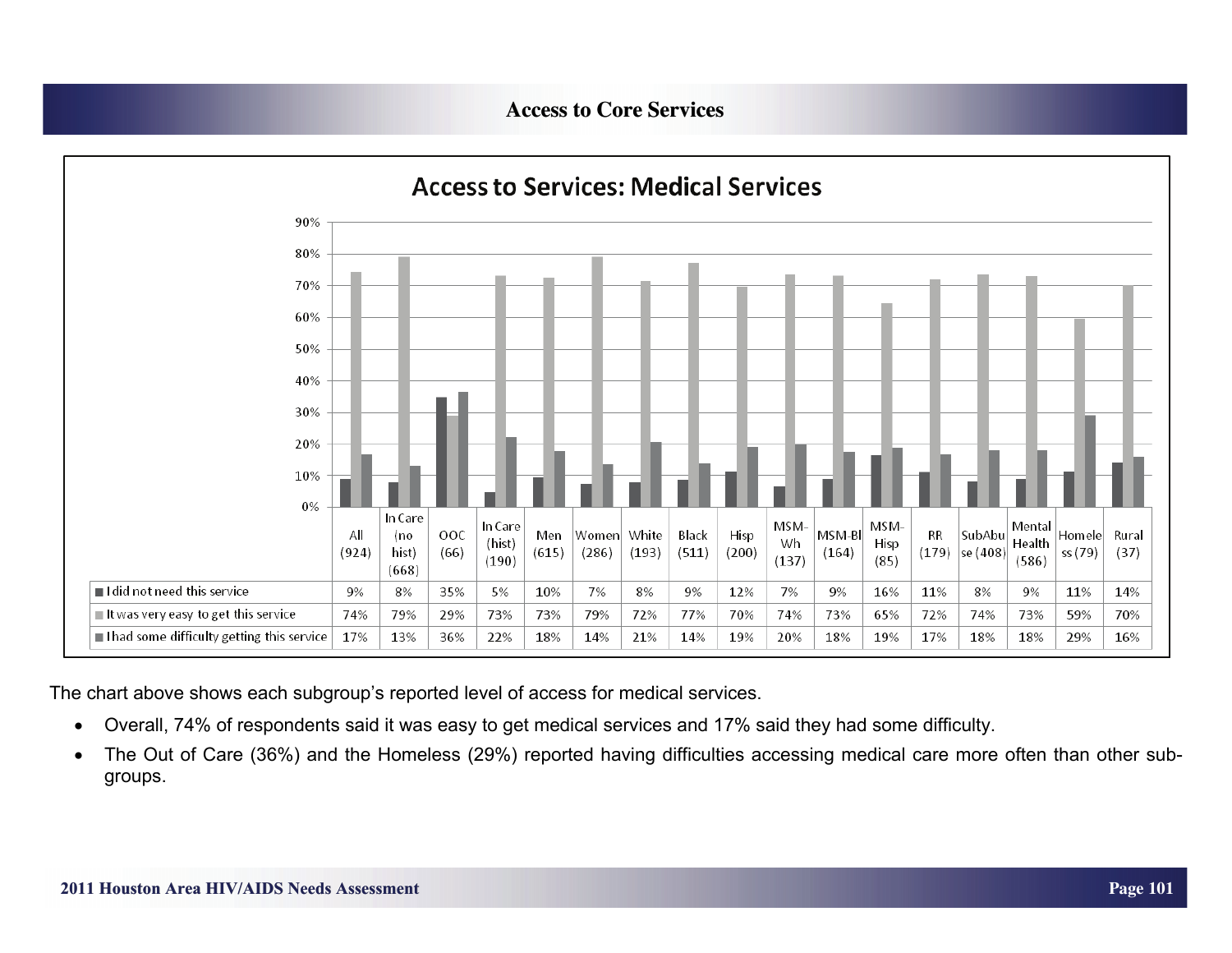

The chart above shows each subgroup's reported level of access for HIV medications.

- $\bullet$ Overall, 68% of respondents said it was easy to get HIV medications and 20% said they had some difficulty.
- $\bullet$  The Out of Care (38%) and the Homeless (29%) reported having difficulties accessing medical care more often than other subgroups.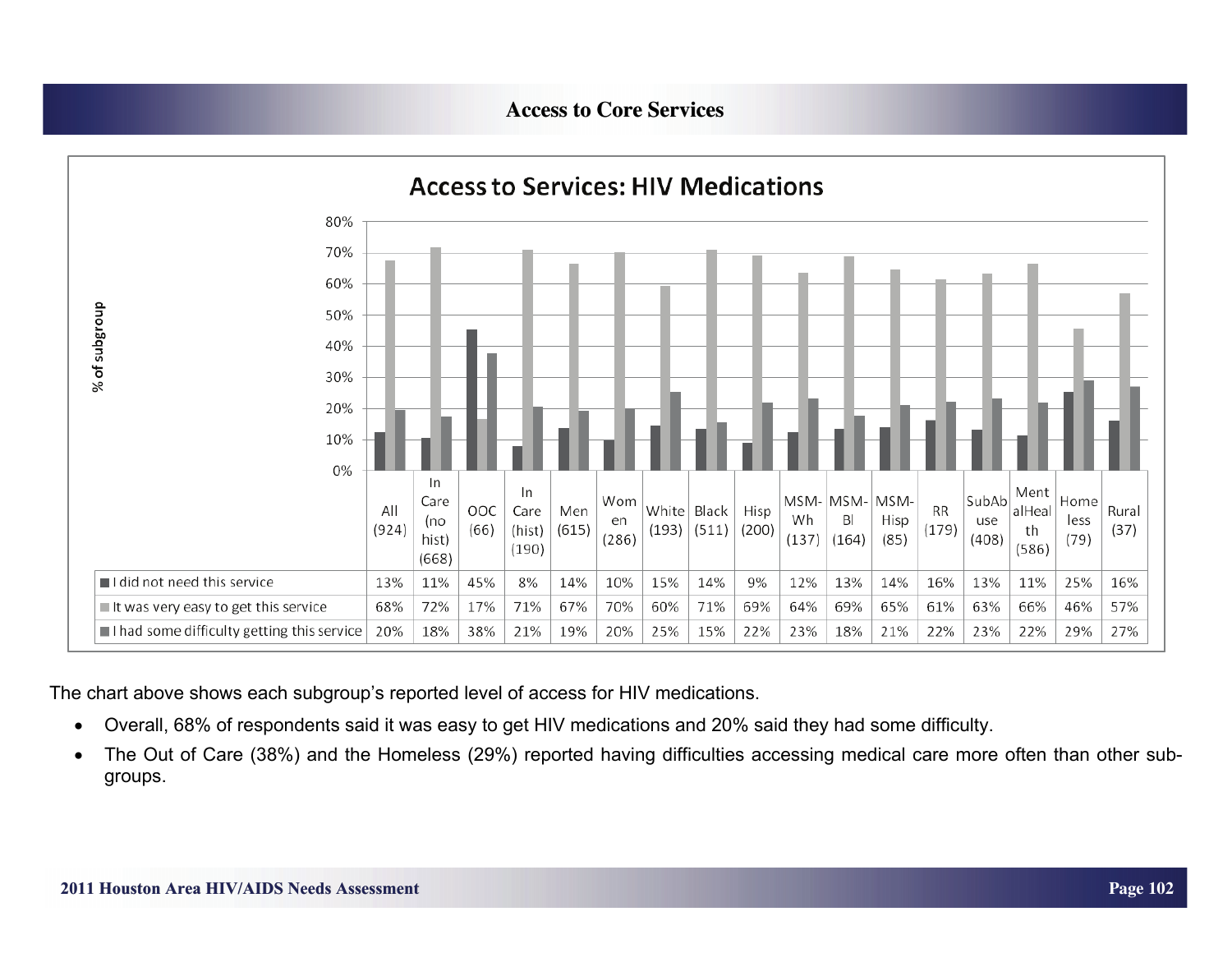

The chart above shows each subgroup's reported level of access for dentist visits.

- $\bullet$ Overall, 51% of respondents said it was easy to get dentist visits and 29% said they had some difficulty.
- $\bullet$  The Out of Care (39%), the Homeless (35%) and MSM-Hispanics (34%) reported having difficulties accessing dentist visits more often than other subgroups.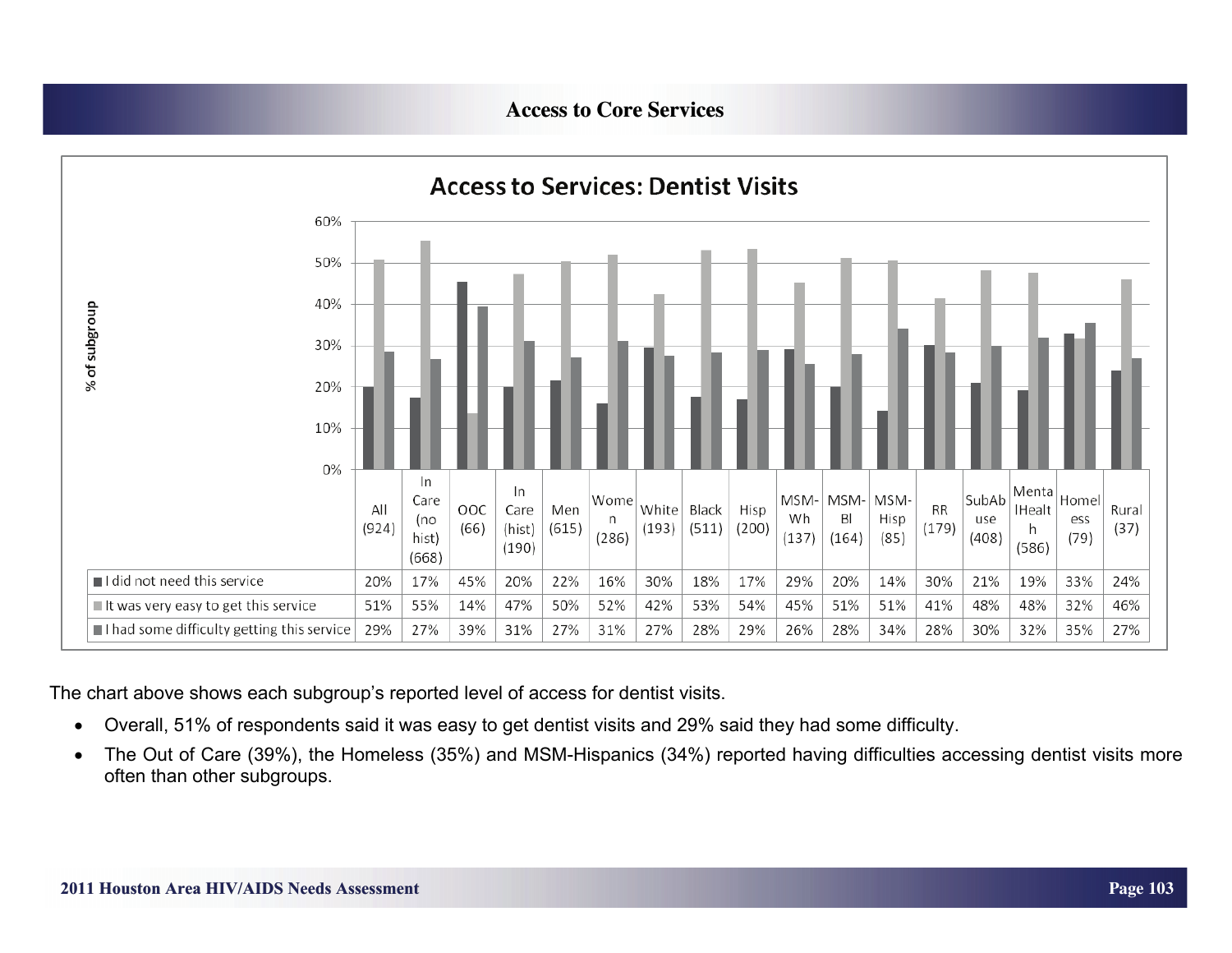

The chart above shows each subgroup's reported level of access for case management.

- $\bullet$ Overall, 63% of respondents said it was easy to get case management and 18% said they had some difficulty.
- $\bullet$  The Homeless (30%) and the Out of Care (29%) reported having difficulties accessing case management more often than other subgroups.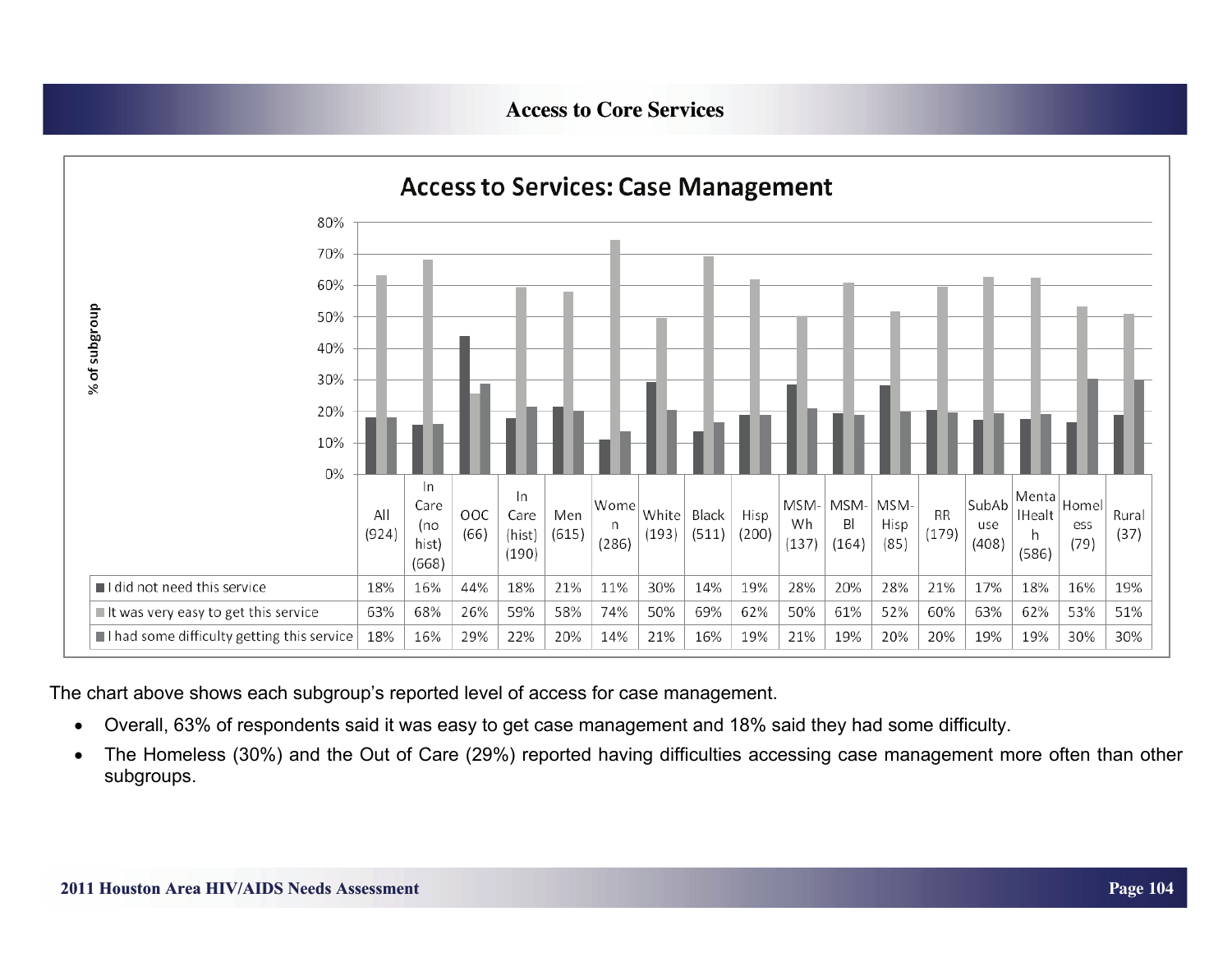

The chart above shows each subgroup's reported level of access for medical nutritional therapy/nutritional counseling.

- $\bullet$  Overall, 48% of respondents said it was easy to get medical nutritional therapy/nutritional counseling and 14% said they had some difficulty.
- $\bullet$  The Homeless (27%), the Out of Care (20%) and the Recently Released (20%) reported having difficulties accessing medical nutritional therapy/nutritional counseling more often than other subgroups.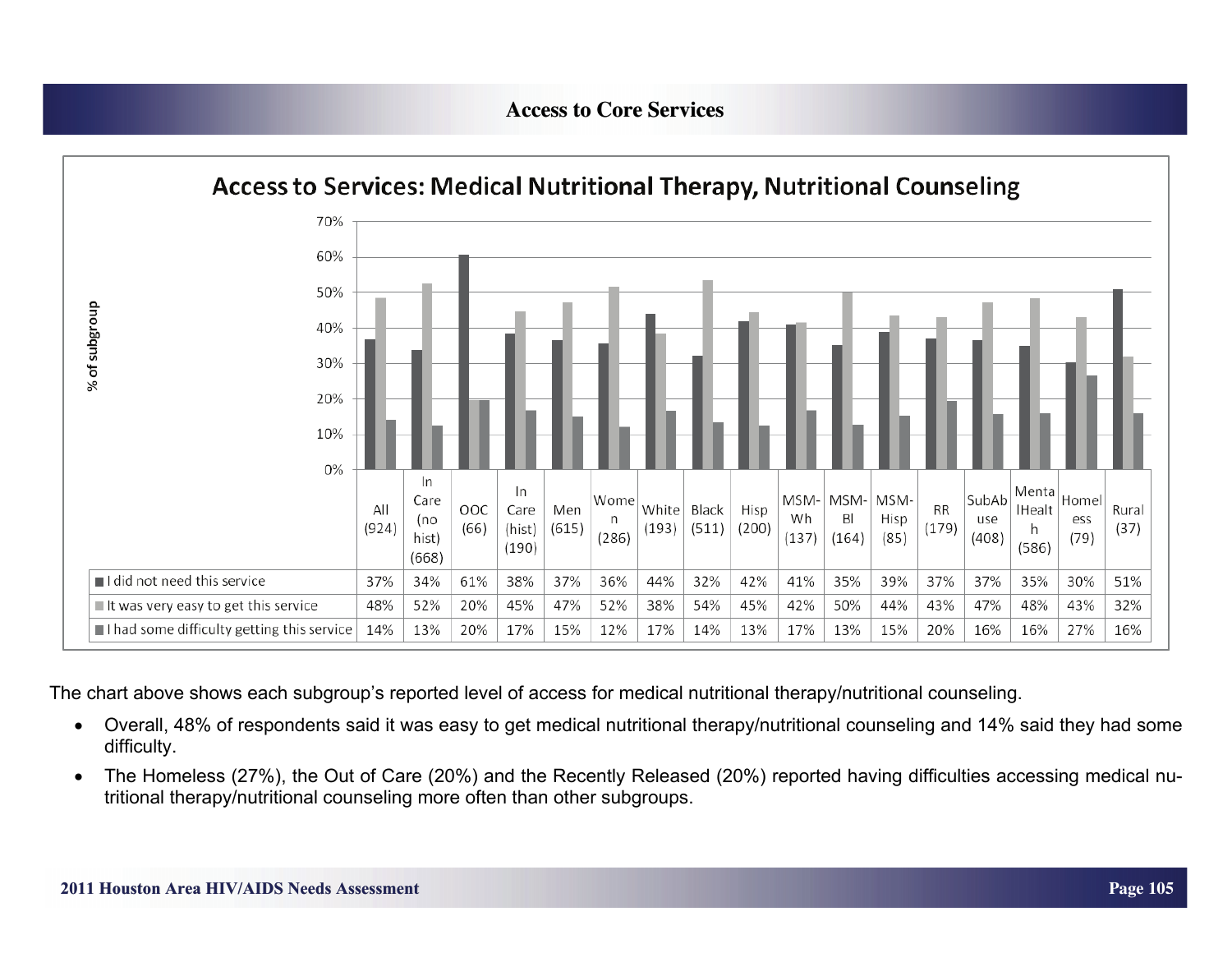

The chart above shows each subgroup's reported level of access for outpatient alcohol or drug abuse treatment.

- $\bullet$  Overall, 28% of respondents said it was easy to get outpatient alcohol or drug treatment services, and 5% said they had some difficulty.
- $\bullet$  The Homeless (14%) and the Recently Released (12%) reported having difficulties accessing outpatient alcohol or drug abuse treatment more often than other subgroups.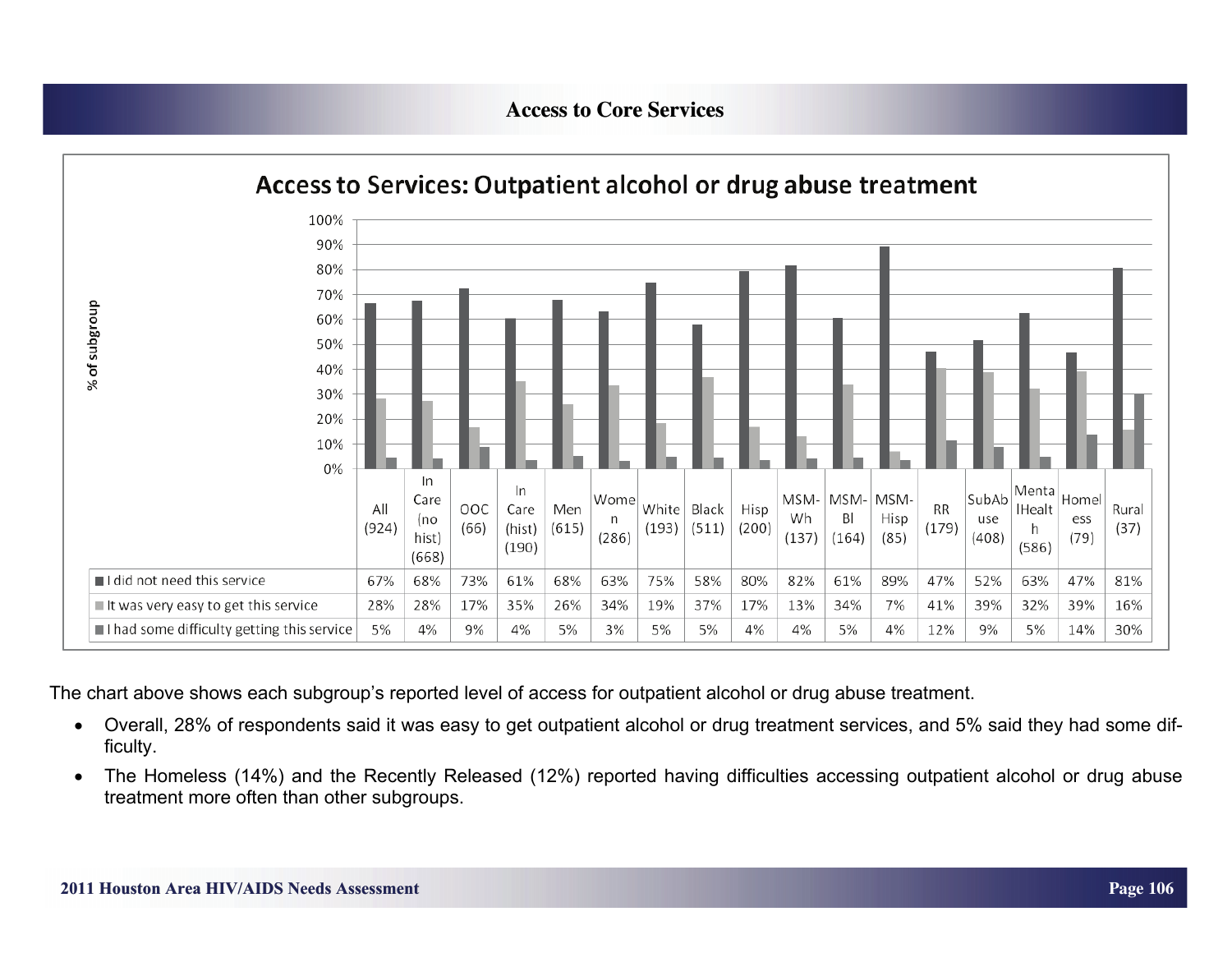

The chart above shows each subgroup's reported level of access for professional mental health counseling.

- $\bullet$ Overall, 43% of respondents said it was easy to get professional mental health counseling and 9% said they had some difficulty.
- $\bullet$  The Homeless (23%) and the Recently Released (17%) reported having difficulties accessing professional mental health counseling more often than other subgroups.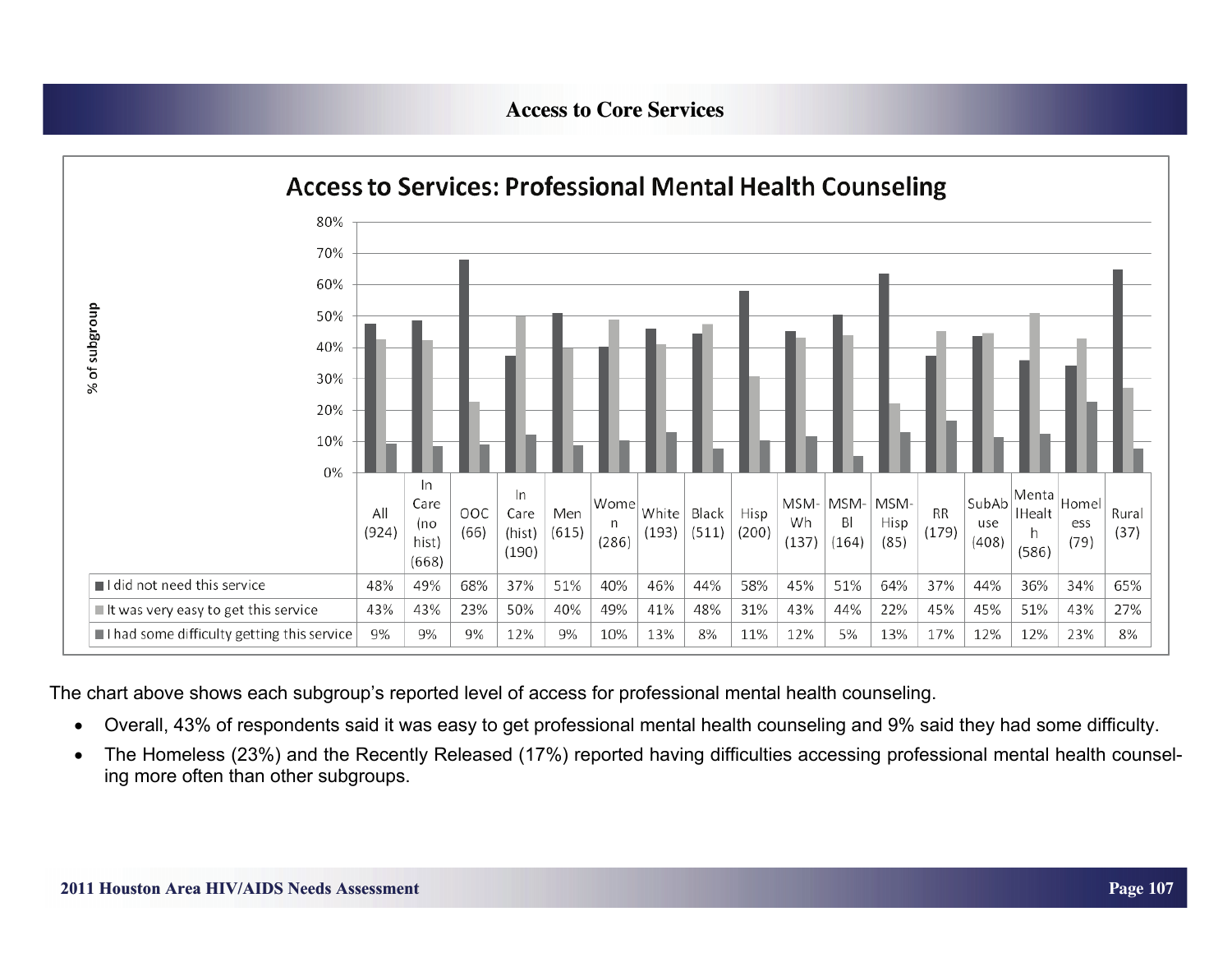

The chart above shows each subgroup's reported level of access for hospice services.

- $\bullet$ Overall, 9% of respondents said it was easy to get hospice services and 2% said they had some difficulty.
- $\bullet$  The Homeless (5%) MSM-Hispanics (5%) and the Out of Care (5%) reported having difficulties accessing hospice services more often than other subgroups.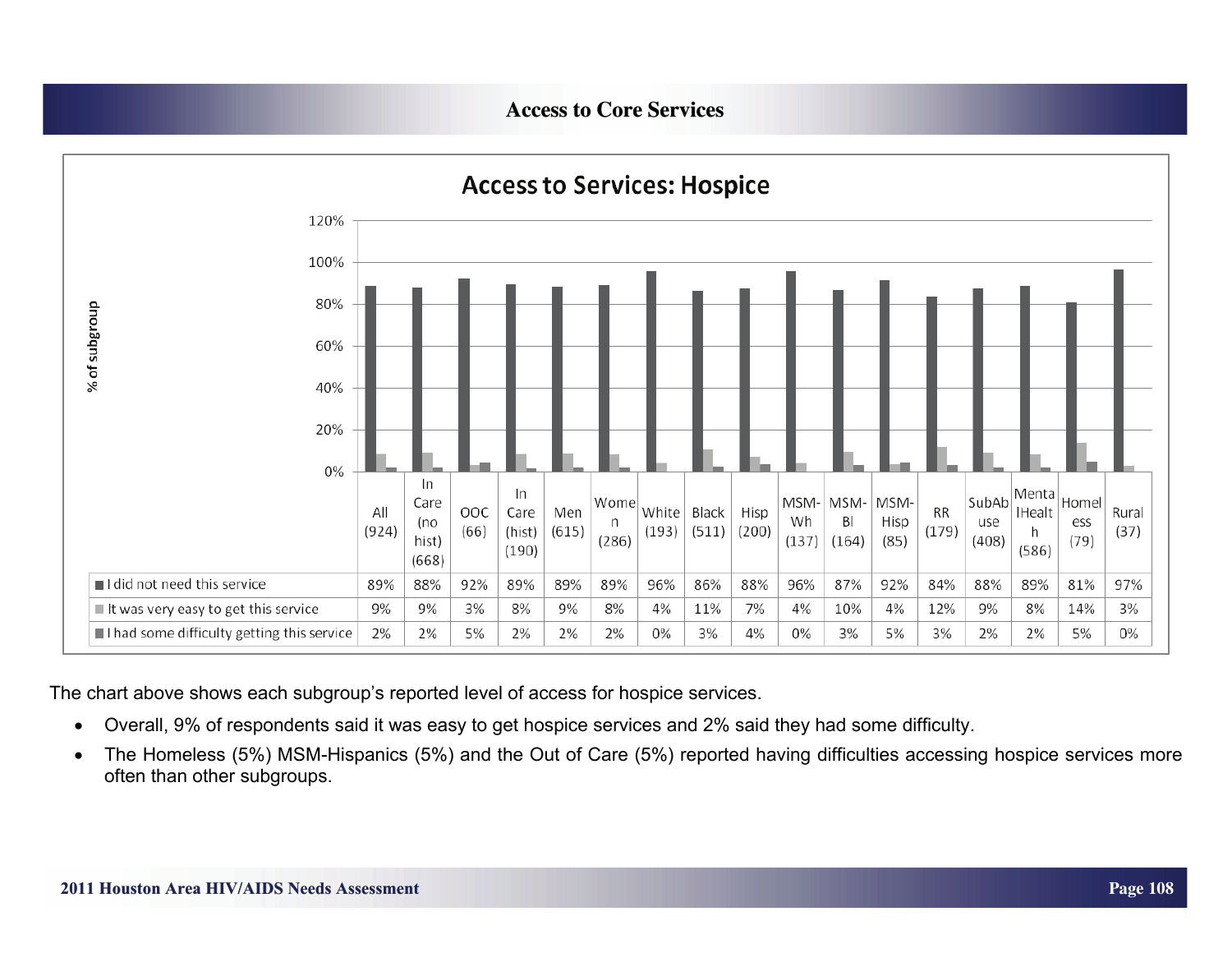

The chart above shows each subgroup's reported level of access for home health care.

- $\bullet$ Overall, 9% of respondents said it was easy to get home health care and 5% said they had some difficulty.
- $\bullet$  The Out of Care (11%) and the Homeless (9%) reported having difficulties accessing home health care more often than other subgroups.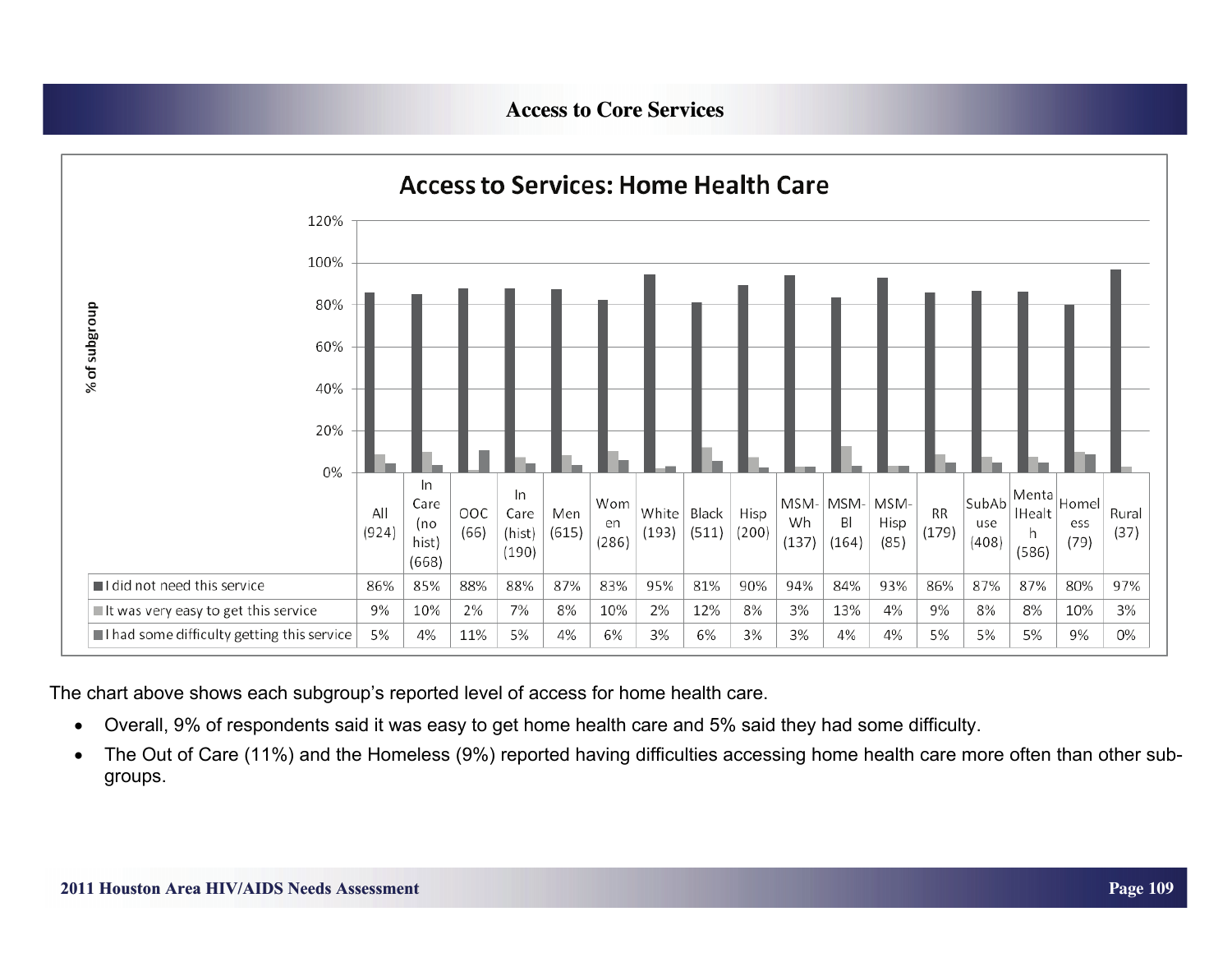## **Barriers to Core Services Barriers to Core Services**

#### **Introduction**

 Survey respondents that reported "some difficulty" getting a service were asked to describe the barriers they experienced. Respondents could choose from a list of common barriers, or write their own. The number of possible reported barriers was unlimited, so respondents were encouraged to list every barrier they encountered when getting a service. It should also be noted that the number of reported barriers does not indicate whether the respondent did, or did not, ultimately receive the service – survey respondents described the barriers they experienced in the process of getting a service.

#### **Barriers to Services**

 Survey respondents that reported "some difficulty" accessing a service were asked to identify the barriers. Respondents chose from a prepared list of 16 common barriers. The 4 most commonly reported barriers for core services were difficulty making or keeping appointments, long wait times, problems with paperwork and difficult getting to the services. The following table ranks the barriers reported for all core services.

| <b>Barrier</b>                                       | <b>Number of</b><br>respondents |
|------------------------------------------------------|---------------------------------|
| It's hard to make or keep appointments.              | 183                             |
| I would have to wait too long to get the services    | 163                             |
| I had problems with paperwork                        | 146                             |
| It's hard for me to get there                        | 146                             |
| I don't know where to get the services               | 130                             |
| I don't know how to get the services                 | 129                             |
| The services are not in my area                      | 92                              |
| The people who run the services are not friendly     | 89                              |
| I was told I am not eligible for this service        | 82                              |
| The services cost too much                           | 81                              |
| I don't think I'm eligible to get the services       | 52                              |
| I'm afraid someone will find out about my HIV        | 40                              |
| People at the agency don't speak my language         | 22                              |
| I'm not ready to face my HIV status                  | 20                              |
| My Jail/prison history makes it hard to get services | 16                              |
| There is no one to watch my kids if I go there       | 6                               |

 Respondents could also describe barriers not included on the list. There was no limit to the number of barriers allowed, so respondents were encouraged to list all barriers experienced when accessing a service.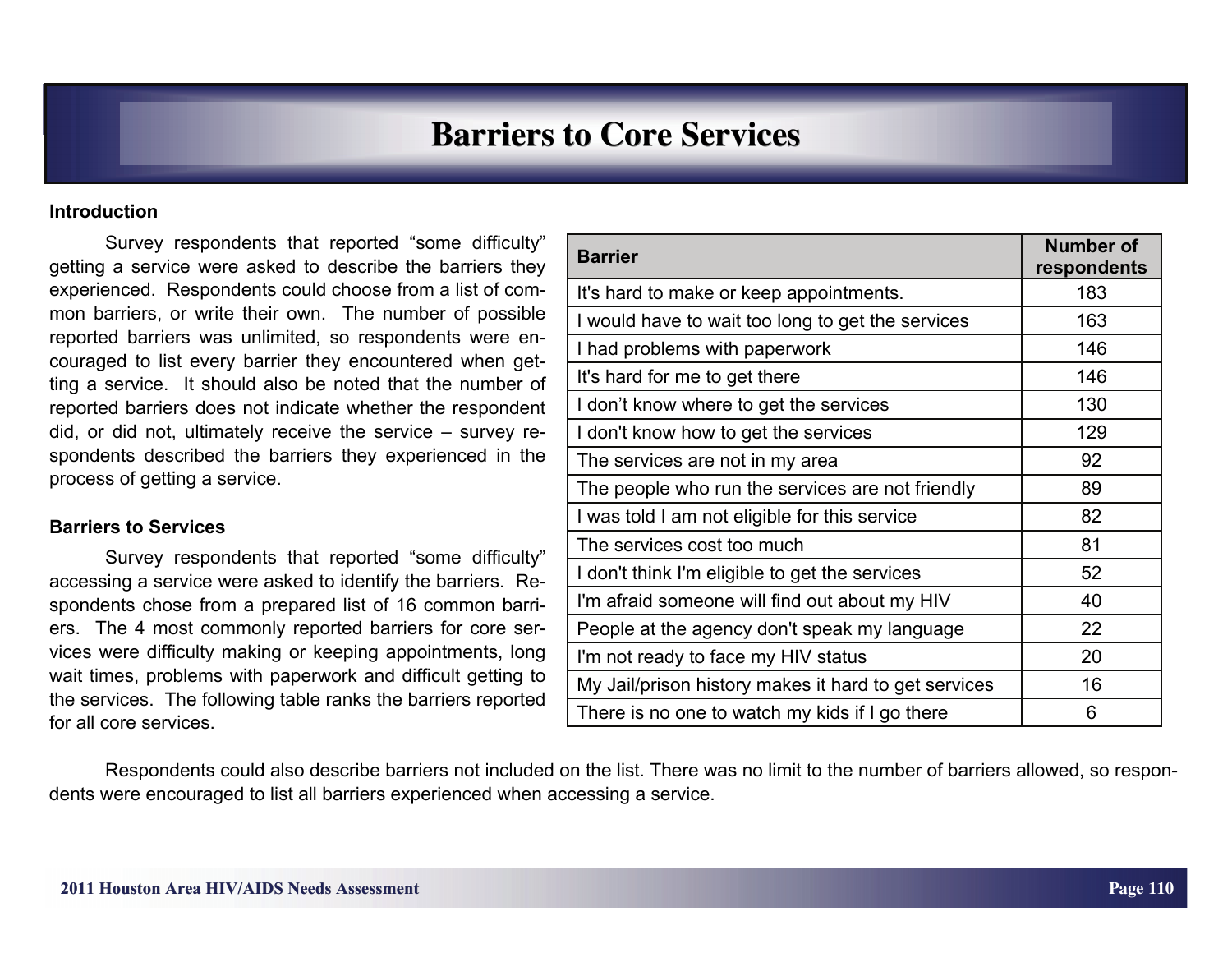### **Barriers to Core Services Barriers to Core Services**



The chart above shows the number of barriers reported for each core service.

 $\bullet$  Among all respondents, the three core services with the highest number of reported barriers were dentist visits (n=286), medical care services (n=250) and HIV medications (n=245).